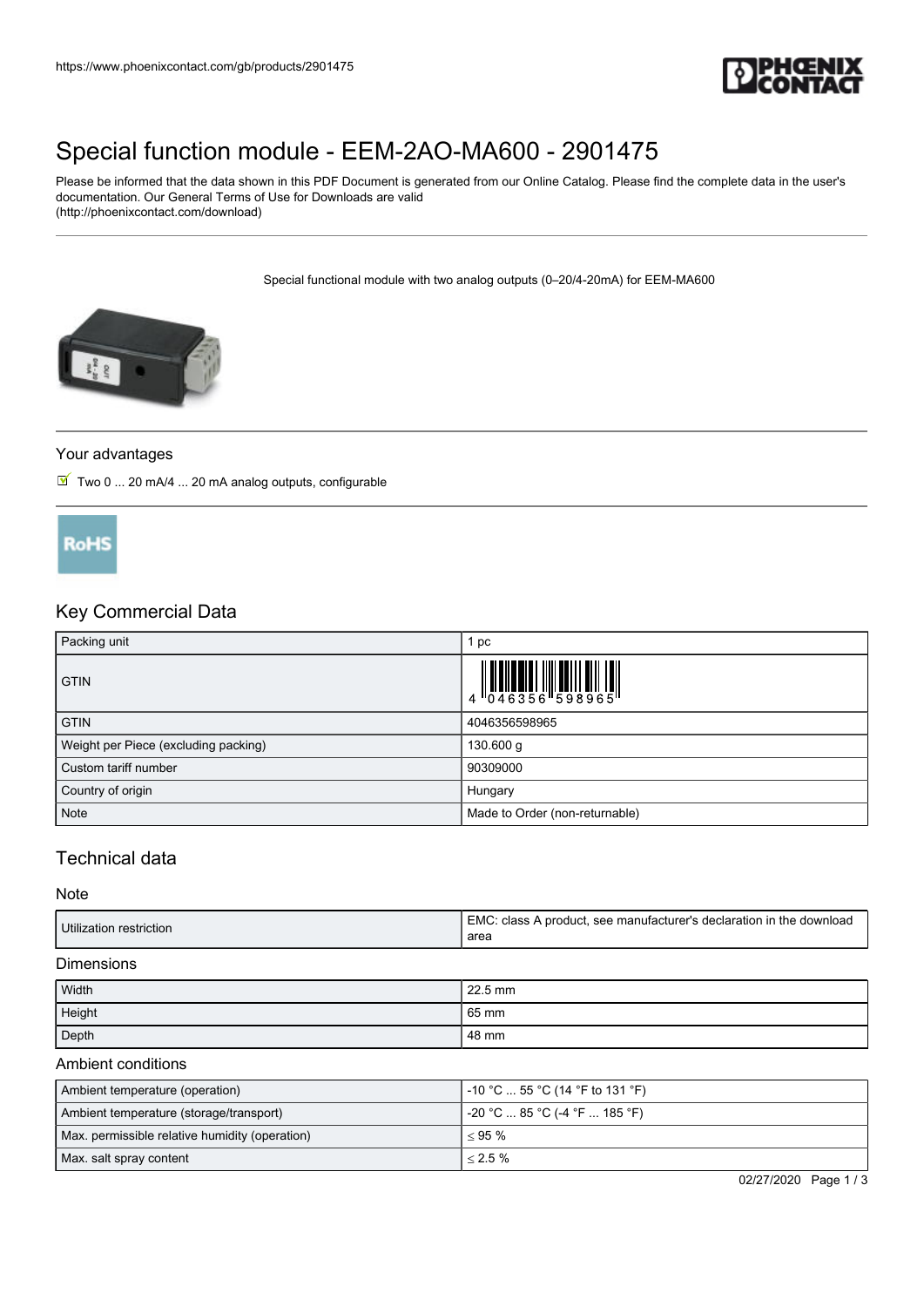

# [Special function module - EEM-2AO-MA600 - 2901475](https://www.phoenixcontact.com/gb/products/2901475)

## Technical data

#### Output data

| Output description              | Current output                 |
|---------------------------------|--------------------------------|
| Number                          |                                |
| Load/output load current output | $600 \Omega$                   |
| Typical response time           | 1 s                            |
| Precision                       | $\vert$ 0.5 % (of final value) |
| Current output signal           | $0$ mA $\dots$ 20 mA           |

#### Interfaces

| l Connection method | Pluggable screw terminal block |
|---------------------|--------------------------------|
| General             |                                |

| Supply voltage | 9 V (via EEM-MA600)       |
|----------------|---------------------------|
| Color          | black                     |
| Conformance    | CE-compliant              |
| Test voltage   | 3.5 kV AC (50 Hz, 1 min.) |

#### Standards and Regulations

| Conformance    | CE-compliant          |
|----------------|-----------------------|
| UL, USA/Canada | UL 61010-1            |
|                | CSA-C22.2 No. 61010-1 |
|                | cULus                 |

### Environmental Product Compliance

| China RoHS | Environmentally friendly use period: unlimited = EFUP-e |
|------------|---------------------------------------------------------|
|            | No hazardous substances above threshold values          |

## **Classifications**

### eCl@ss

| eCl@ss 4.0 | 27210900 |
|------------|----------|
| eCl@ss 4.1 | 27210900 |
| eCl@ss 5.0 | 27242700 |
| eCl@ss 5.1 | 27242700 |
| eCl@ss 6.0 | 27149200 |
| eCl@ss 7.0 | 27149223 |
| eCl@ss 8.0 | 27149223 |
| eCl@ss 9.0 | 27142336 |

### ETIM

| ETIM 4.0        | EC002295 |
|-----------------|----------|
| <b>ETIM 5.0</b> | EC002295 |
| <b>ETIM 6.0</b> | EC002295 |
| <b>ETIM 7.0</b> | EC002295 |